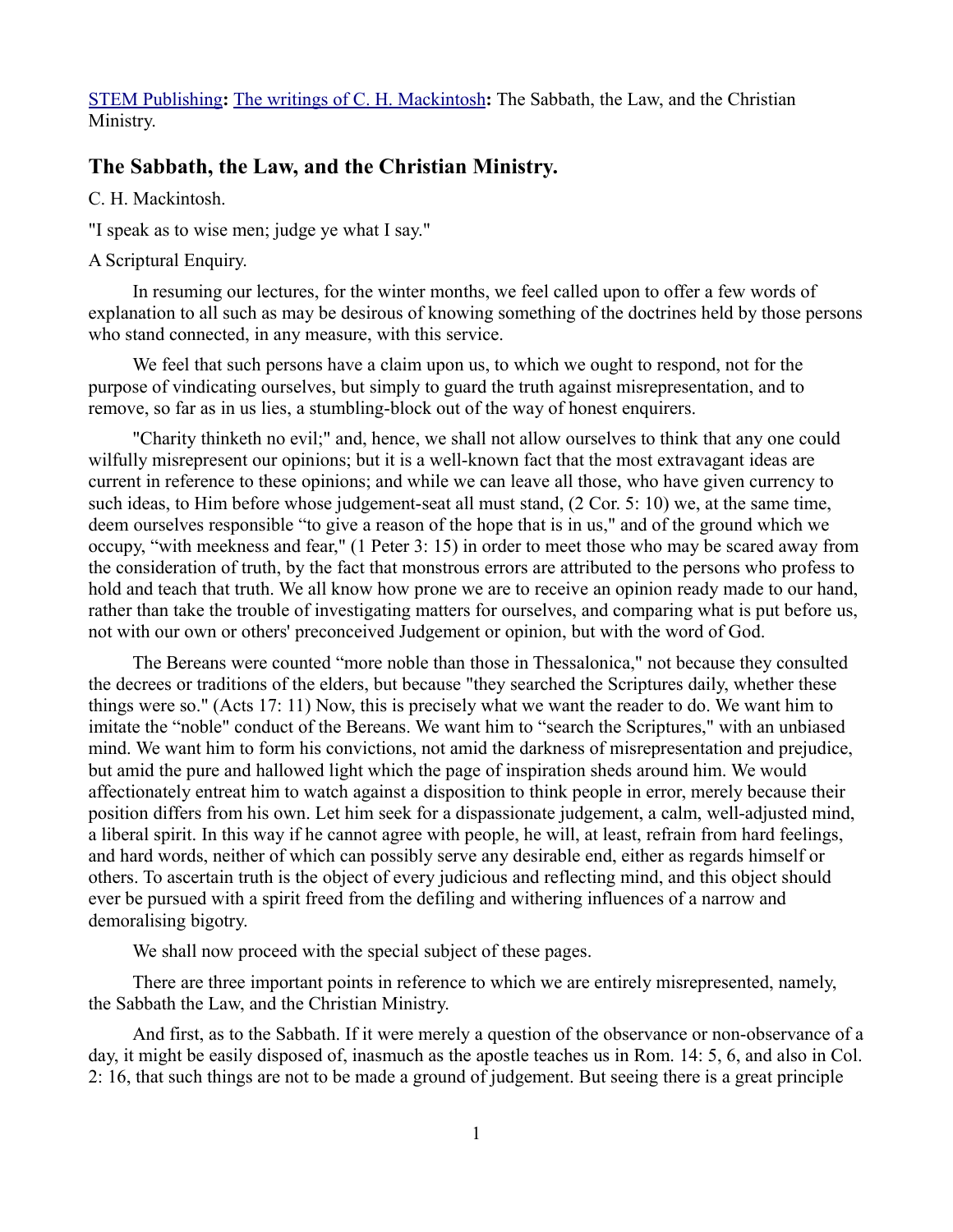involved in the Sabbath question, we deem it to be of the very last importance to place it upon a clear and scriptural basis We shall quote the Fourth Commandment at full length. "Remember the Sabbathday to keep it holy. Six days shalt thou labour and do all thy work: but the seventh day is the Sabbath of the Lord thy God: in it thou shalt not do any work, thou nor thy son, nor thy daughter, thy man-servant, nor thy maid-servant, nor thy cattle, nor the stranger that is within thy gates: for in six days the Lord made-heaven and earth, the sea and all that in them is, and rested the seventh day; wherefore, the Lord blessed the Sabbath-day and hallowed it." (Ex. 20: 8-11) This same law is repeated in Exodus 31: 12-17. And, in pursuance thereof, we find, in Numbers 15 a man stoned for gathering sticks on the Sabbath-day. All this is plain and absolute enough. Man has no right to alter God's law in reference to the Sabbath, no more than he has to alter it in reference to murder, adultery, or theft. This, we presume, will not be called in question. The entire body of Old Testament Scripture fixes the seventh day as the Sabbath; and the Fourth Commandment lays down the mode in which that Sabbath was to be observed. Now, where, we ask, is this precedent followed? Where is this command obeyed? Is it not plain that the professing church neither keeps the right day, as the Sabbath; nor does she keep it after the Scripture mode? The commandments of God are made of none effect by human traditions, and the glorious truths which hang around "the Lord's day "are lost sight of. The Jew is robbed of his distinctive day, and all the privileges therewith connected, which are only suspended for the present, while judicial blindness hangs over that loved and interesting, though now judged and scattered, people. And, furthermore, the Church is robbed of her distinctive day and all the glories therewith connected, which, if really understood, would have the effect of lifting her above earthly things into the sphere which properly belongs to her, as linked by faith to her glorified Head in heaven. In result, we have neither pure Judaism nor pure Christianity, but an anomalous system arising out of an utterly unscriptural combination of the two.

However, we desire to refrain from all attempt at developing the deeply spiritual doctrine involved in this great question, and confine ourselves to the plain teaching of Scripture on the subject; and, in so doing, we maintain that if the professing church quotes the Fourth Commandment and parallel Scriptures, in defence of keeping the Sabbath, then it is evident, that, in almost every case, the law is entirely set aside. Observe, the word is, "thou shalt not do *any* work." This ought to be perfectly binding on all who take the Jewish ground. There is no room here for introducing what we deem to be "works of necessity," we may think it necessary to kindle fires, to make servants harness our horses, and drive us hither and thither. But the law is stern and absolute, severe and unbending. It will not, it cannot, lower its standard to suit our convenience or accommodate itself to our thoughts. The mandate is, "thou shalt not do *any* work," and that, moreover, on "the seventh day," which answers to our Saturday. We ask for a single passage of Scripture in which the day is changed, or in which the strict observance of the day is, in the smallest degree, relaxed.

We request the reader of these lines to pause and search out this matter thoroughly, in the light of Scripture. Let him not be scared as by some terrible bugbear, but let him, in true Berean nobility of spirit, "search the Scriptures." By so doing, he will find that, from the second chapter of Genesis, down to the very last passage in which the Sabbath is named, it means the seventh day and none other; and, further, that there is not so much as a shadow of divine authority for altering the mode of observing that day. Law is law; and, if we are under the law, we are bound to keep it, or else be cursed, for "it is written, cursed is every one that continueth not in all things which are written in the book of the law to do them." (Deut. 27: 26; Gal. 3: 10)

But it will be said, "We are not under the Mosaic law; we are the subjects of the Christian economy." Granted — most fully, freely, and thankfully granted. All true Christians are, according to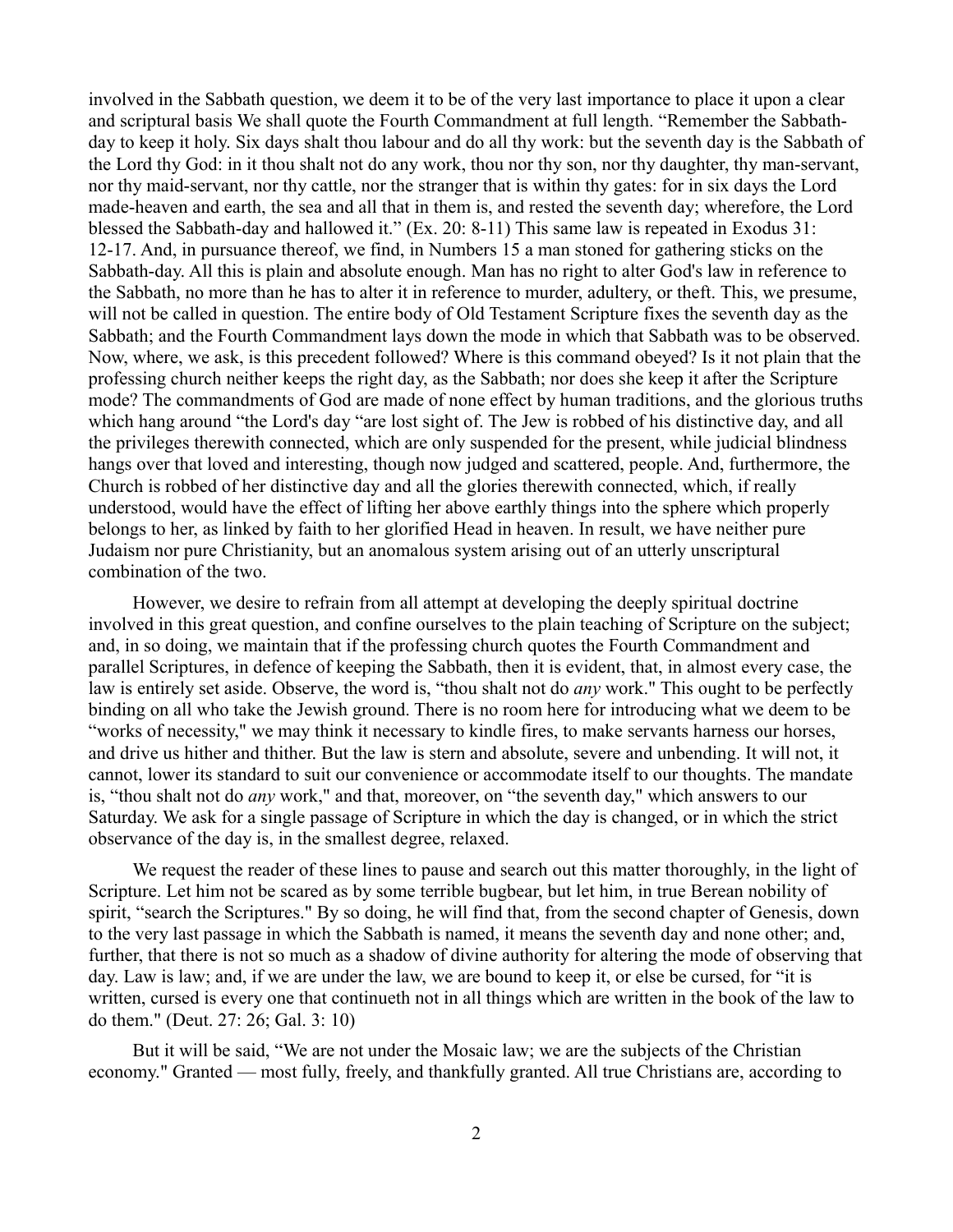the teaching of Romans 7 and Romans 8 and Galatians 3 and Galatians 4 the happy and privileged subjects of the Christian dispensation? But, if so, what is the day which specially characterises that dispensation? Not "the seventh day," but "the first day of the week" — "THE LORD'S DAY." This is, pre-eminently, the Christian's day. Let him observe this day, with all the sanctity, the sacred reverence, the hallowed retirement, the elevated tone, of which his new nature is capable. We believe the Christian's retirement from all secular things cannot possibly be too profound on the Lord's day. The idea of any one, calling himself a Christian, making the Lord's day a season of what is popularly called recreation, unnecessary travelling, personal convenience, or profit, in temporal things, is, to us, perfectly shocking. We are of opinion that such acting could not be too severely censured. We can safely assert, that we never yet came in contact with a godly, intelligent, right-minded Christian person who did not love and reverence the Lord's day; nor could we have any sympathy with one who could deliberately desecrate that holy and happy day.

We are aware, alas! that some persons have, through ignorance or misguided feelings, said things in reference to the Lord's day which we utterly repudiate, and that they have done things on the Lord's day of which we wholly disapprove. We believe that there is a body of New Testament teaching on the important subject of the Lord's day, quite sufficient to give that day its proper place in every wellregulated mind. The Lord Jesus rose from the dead on that day. (Matt. 28: 1-6; Mark 16: 1, 2; Luke 24: 1; John 20: 1) He met His disciples, once and again, on that day. (John 20: 19, 26.) The early disciples met to break bread on that day. (Acts 20: 7) The apostle, by the Holy Ghost, directs the Corinthians to lay by their contributions for the poor on that day. (1 Cor. 16: 2.) And, finally, the exiled apostle was in the Spirit and received visions of the future on that day. (Rev. 1: 10.) The above scriptures are conclusive. They prove that the Lord's day occupies a place quite unique, quite heavenly, quite divine. But they as fully prove the entire distinctness of the Jewish Sabbath and the Lords day. The two days are spoken of throughout the New Testament with fully as much distinctness as we speak of Saturday and Sunday. The only difference is, that the latter are heathen titles, and the former divine. (Comp. Matt. 28: 1; Acts 13: 14, Acts 17: 2, Acts 20: 7; Col. 2: 16)

Having said thus much as to the question of the Jewish Sabbath and the Lord's day, we shall suggest the following questions to the reader — namely, Where in the Word of God is the Sabbath said to be changed to the first day of the week? Where is there any repeal of the law as to the Sabbath? Where is the authority for altering the day or the mode of observing it? Where, in Scripture, have we such an expression as "the Christian Sabbath? "Where is the Lord's day ever called the sabbath? [For a fuller exposition of the doctrine of the Sabbath, see "Notes on Genesis." (Chapter 2.) Also "Notes on Exodus." (Chaps 16. & 31.)]

We would not yield to any of our dear brethren in the various denominations around us, in the pious observance of the Lord's day. We love and honour it with all our hearts; and were it not that the gracious Providence of God has so ordered it in these realms, that we can enjoy the rest and retirement of the Lord's day without pecuniary loss, we should feel called upon to abstain from business, and give ourselves wholly up to the worship and service of God on that day, not as a matter of cold legality, but as a holy and happy privilege.

It would be the deepest sorrow to our hearts to think that a true Christian should be found taking common ground with the ungodly, the profane, the thoughtless, and the pleasure-hunting multitude, in desecrating the Lord's day. It would be sad, indeed, if the children of the kingdom and the children of this world were to meet in an excursion train on the Lord's day. We feel persuaded that any who, in any wise, profane or treat with lightness the Lord's day, act in direct opposition to the word and Spirit of God.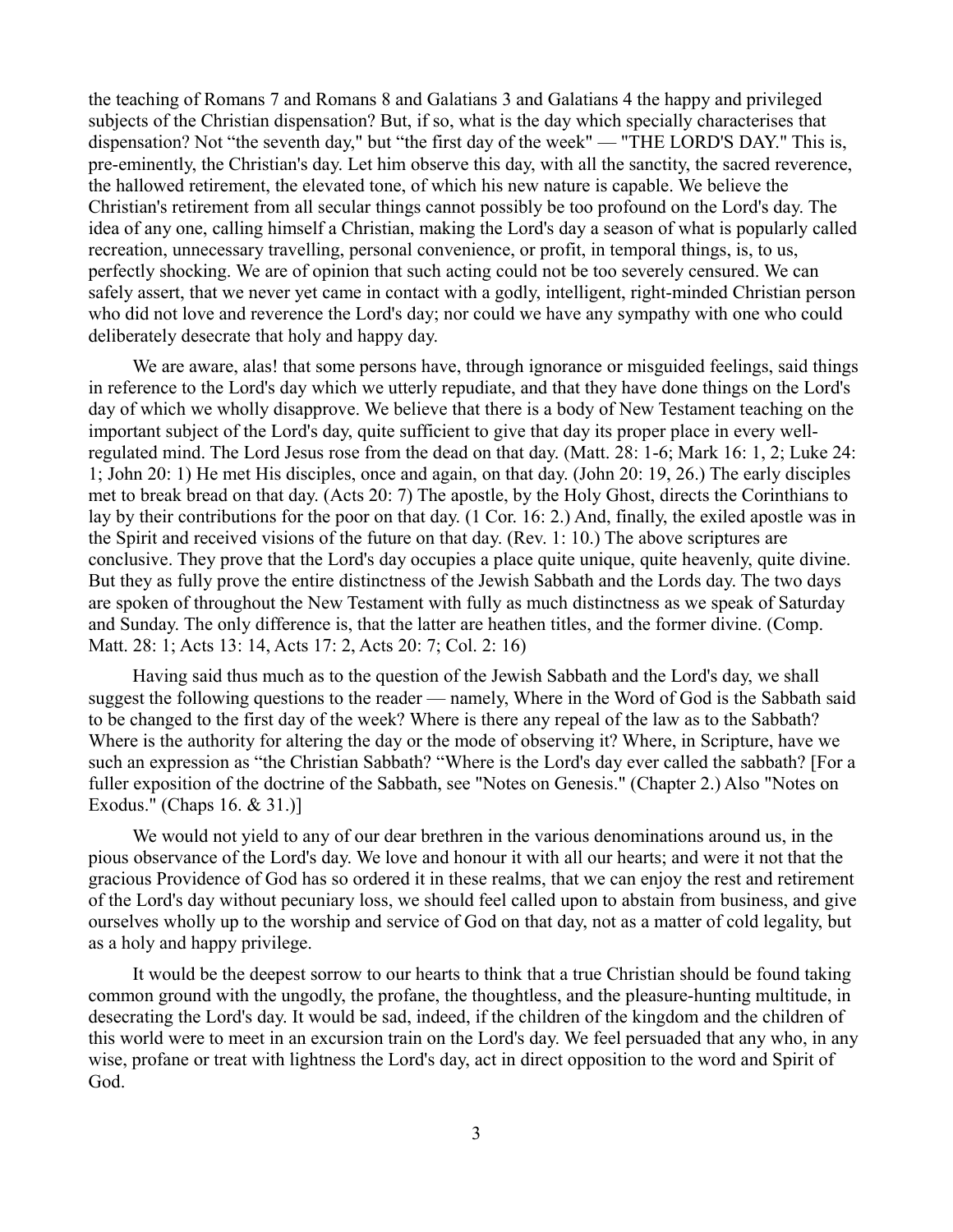The above are our thoughts in reference to the Lord s day, and we therefore consider ourselves unfairly dealt with when we are represented as having any sympathy with the wickedness and infidelity that would propose measures for the open and deliberate profanation of the Lord's day. We utterly abhor such measures, and the spirit from which they emanate.

We shall now proceed to the consideration of the other points.

As regards the law, it is looked at in two ways: first, as a ground of justification; and, secondly, as a rule of life. A passage or two of Scripture will suffice to settle both the one and the other. "Therefore by the deeds of the law there shall no flesh be justified in his sight: for by the law is the knowledge of sin." (Rom. 3: 20.) "Therefore we conclude that a man is justified by faith without the deeds of the law." (Verse 28.) Again, "Knowing that a man is not justified by the works of the law, but by the faith of Jesus Christ, even we have believed in Jesus Christ, that we might be justified by the faith of Christ, and not by the works of the law: for by the works of the law shall no flesh be justified." (Gal. 2: 16.)

Then, as to its being a rule of life, we read, "Wherefore, my brethren, ye also are become dead to the law, by the body of Christ; that ye should be married to another, even to him that is raised from the dead, that we should bring forth fruit unto God." (Rom. 7: 4.) "But now are we delivered from the law, being dead to that (see margin) wherein we were held: that we should serve in newness of spirit, and not in the oldness of the letter." (Ver. 6.) Observe in this last-quoted passage, two things: lst, "we are delivered from the law;" 2nd, not that we may do nature's pleasure, but "that we should serve in newness of spirit." Though delivered from bondage, it is our privilege to "serve" in liberty. Again, we read further on in the chapter, "And the commandment which was ordained to life, I found to be *unto death."* (Ver. 10.) It evidently did not prove as a rule of *life* to him. "*I was alive without the law* once: but *when the commandment* came sin revived, and *I died."* (Ver. 9.) Whoever "I" represents in this chapter, was alive until the law came, and then he died. Hence, therefore, the law could not have been a rule of life to him; yea, it was the very opposite, even a rule of death.

In a word, then, it is evident that a sinner cannot be justified by the works of the law; and it is equally evident that the law is not the rule of the believer's life. "For as many as are of the works of the law are under the curse." (Gal. 3: 10.) The law knows no such thing as a distinction between a regenerated and an unregenerated man; it curses all who attempt to stand before it. It rules and curses a man so long as he lives; nor is there any one who will so fully acknowledge that he cannot keep it as the true believer, and hence no one would be more thoroughly under the curse.

What, therefore, is the ground of our justification? and what is our rule of life? The word of God answers, "We are justified by the faith of Christ," and Christ is our rule of life. He bore all our sins in His Own body on the tree; He was made a curse for us, He drained, on our behalf, the cup of God's righteous wrath; He deprived death of its sting, and the grave of its victory; He gave up His life for us; He went down into death, where we lay, in order that He might bring us up in eternal association with Himself in life, righteousness, favour, and glory. before our God and His God, our Father and His Father. (See carefully the following scriptures: John 20: 17; Rom. 4: 25; Rom. 5: 1-10; Rom. 6: 1-11; Rom. 7. passim, Rom. 8: 1-4; 1 Cor. 1: 30, 31; 1 Cor. 6: 11; 1 Cor. 15: 55-57; 2 Cor. 5: 17-21; Gal. 3: 13, 25-29; Gal. 4: 31; Eph. 1: 19-23; Eph. 2: 1-6; Col. 2 10-15; Heb. 2: 14, 15; 1 Peter 1: 23.) If the reader will prayerfully ponder all these passages of Scripture he will see clearly that we are not justified by the works of the law; and not only so, but he will see how we are justified. He will see the deep and solid foundations of the Christian's life, righteousness, and peace, planned in God's eternal counsels, laid in the finished atonement of Christ, developed by God the Holy Ghost in the word, and made good in the happy experience of all true believers.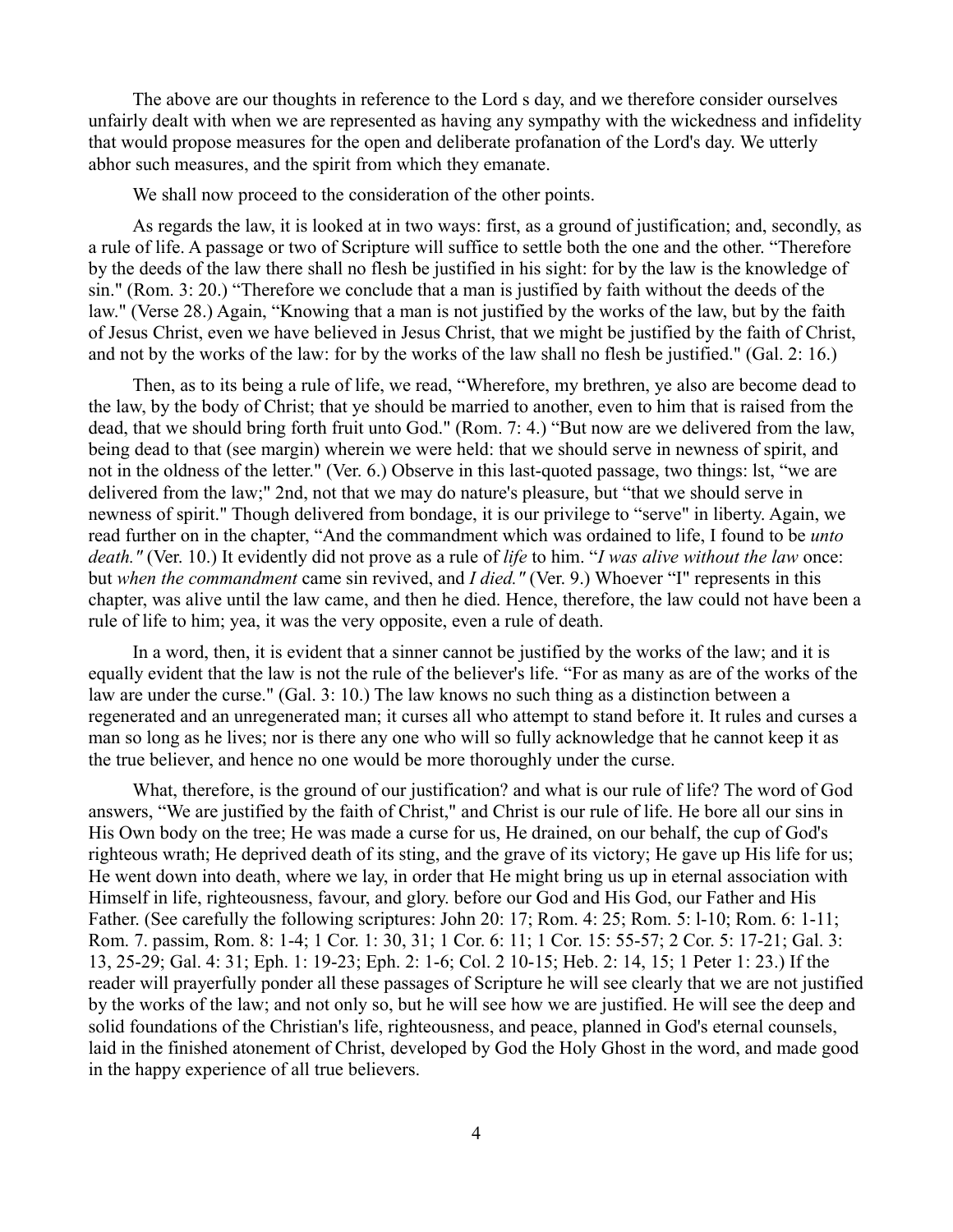Then, as to the believer's rule of life, the apostle does not say, to me to live is the law, but "To me to live is Christ." (Phil. 1: 21.) Christ is our rule, our model, our touchstone, our all. The continual inquiry of the Christian should be, not is this or that according to law? but, is it like Christ? The law never could teach me to love, bless, and pray for my enemies; but this is exactly what the gospel teaches me to do, and what the divine nature leads me to do. "Love is the fulfilling of the law," and yet were I to seek justification by the law, I should be lost; and were I to make the law my standard of action, I should fall far short of my proper mark. We are predestinated to be conformed, not to the law, but to the image of God's Son. We are to be like Him. (See Matt. 5: 21-48; Rom. 8: 29; 1 Cor. 13: 4-8; Rom. 13: 8-10; Gal. 5: 14-26; Eph. 1: 3-5; Phil. 3: 20, 21; Phil. 2: 5; Phil. 4: 8; Col. 3: 1-7)

It may seem a paradox to some to be told that "the righteousness of the law is fulfilled in us," (Rom. 8: 4) and yet that we cannot be justified by the law, nor make the law our rule of life. Nevertheless, thus it is if we are to form our convictions by the word of God. Nor is there any difficulty to the renewed mind in understanding this blessed doctrine. We are, by nature, "dead in trespasses and sins," and what can a dead man, do? How can a man get life by keeping that which requires life to keep it — a life which he has not? And how do we get life? Christ is our life. We live in Him who died for us; we are blessed in Him who became a curse for us by hanging on a tree; we are righteous in Him who was made sin for us; we are brought nigh in Him who was cast out for us. (Rom. 5: 6-15; Eph. 2: 4-6; Gal. 3: 13.) Having thus life and righteousness in Christ, we are called to walk as He walked, and not merely to walk as a Jew. We are called to purify ourselves even as He is pure; to walk in His footsteps; to show forth His virtues; to manifest His Spirit. (John 13: 14, 15; John 17: 14-19; 1 Peter 2: 21; 1 John 2: 6, 29; 1 John 3: 3.)

We shall close our remarks on this head by suggesting two questions to the reader, namely — Would the Ten Commandments without the New Testament be a sufficient rule of life for the believer? Would the New Testament be a sufficient rule without the Ten Commandments? Surely that which is insufficient cannot be our rule of life.

We receive the Ten Commandments as part of the canon of inspiration; and, moreover, we believe that the law remains in full force to rule and curse a man as long as he liveth. Let a sinner only try to get life by it, and see where it will put him; and let a believer only shape his way according to it, and see what it will make of him. We are fully convinced that if a man is walking according to the spirit of the gospel, he will not commit murder nor steal; but we are also convinced, that a man, confining himself to the standard of the law of Moses, would fall very far short of the spirit of the gospel.

The subject of "the law" would demand much more elaborate exposition, but the limits of this paper do not admit of it, and we therefore entreat of the reader to look out for the various passages of scripture referred to and ponder them carefully. In this way we feel assured he will arrive at a sound conclusion, and be independent of all human teaching and influence. He will see how that a man is justified freely by the grace of God, through faith in a crucified and risen Christ; that he is made a partaker of divine life, and introduced into a condition of divine and everlasting righteousness, and consequent exemption from all condemnation; that in this holy and elevated position, Christ is his object, his theme, his model, his rule, his hope, his joy, his strength, his all; that the hope which is set before him is to be with Jesus where He is, and to be like Him for ever. And he will also see that if, as a lost sinner, he has found pardon and peace at the foot of the cross, He is not, as an accepted and adopted son, sent back to the foot of Mount Sinai, there to be terrified and repulsed by the terrible anathemas of a broken law. The Father could not think of ruling with an iron law the prodigal whom He had received to His bosom in purest, deepest, richest grace. Oh! no; "Being justified by faith we have peace with God, through our Lord Jesus Christ; by whom also we have access by faith into this grace;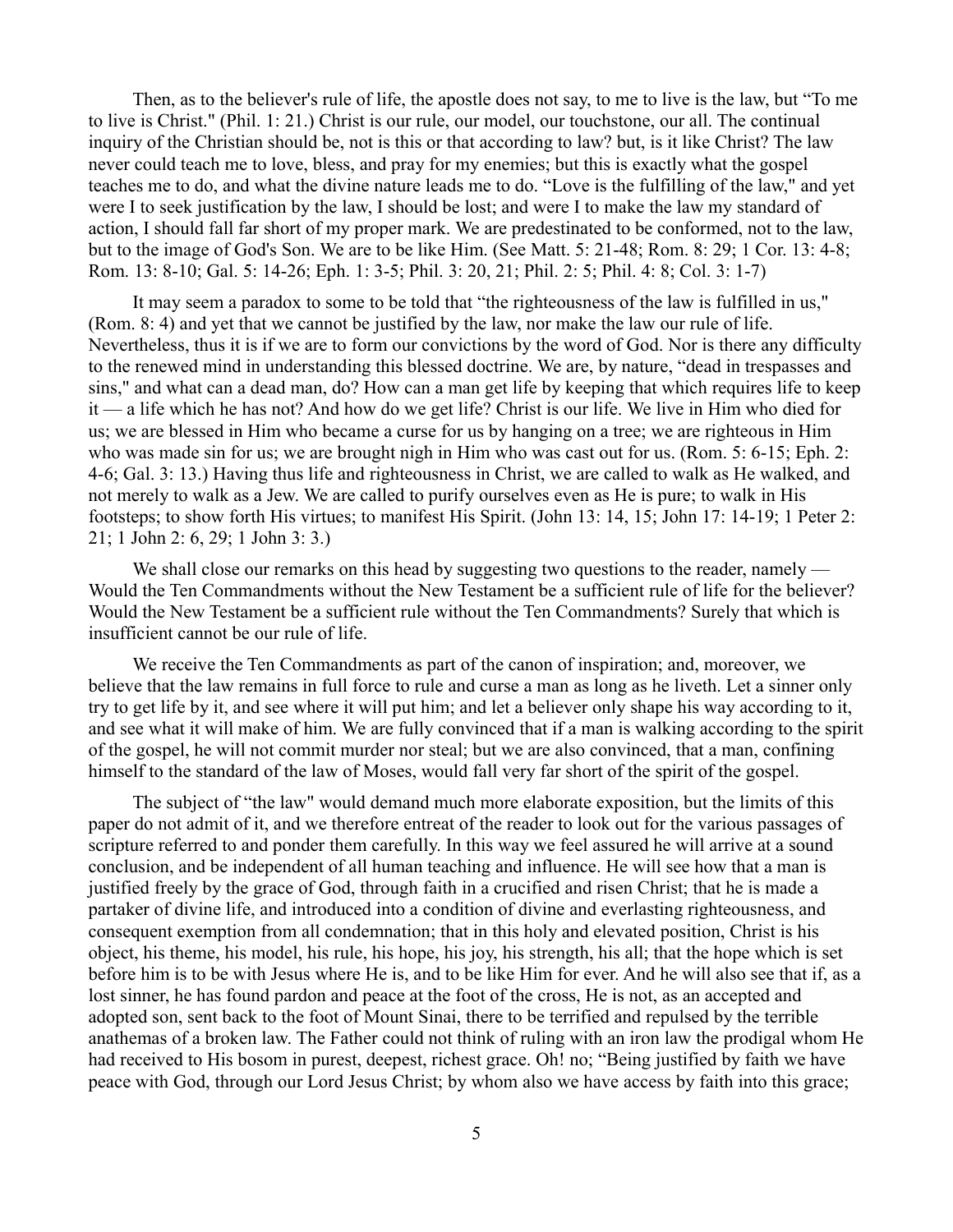wherein we stand, and rejoice in hope of the glory of God." (Rom. 5: 1, 2) The believer is justified not by works, but by *faith*; he stands not in law, but in *grace*; and he — waits not for judgement, but for *glory*.

We now come, in the third place, to treat of the subject of the Christian ministry, in reference to which we have only to say, that we hold it to be a divine institution — its source, its power, its characteristics are all divine and heavenly. We believe that the great Head of the Church received, in resurrection, gifts for His body. He, and not the Church, or any section of the Church, is the reservoir of the gifts. they are vested in Him, and not in the Church. He imparts, them as, and to whom He will. No man, nor body of men, can impart gifts. This is Christ's prerogative, and His alone; and we believe that when He imparts a gift, the man who receives that gift is responsible to exercise the same, whether as an evangelist, a pastor, or a teacher, quite independently of all human authority.

We do not, by any means, believe that all are endowed with the above gifts, though all have some ministry to fulfil. All are not evangelists, pastors, and teachers. Such precious gifts are only administered according to the sovereign will of the divine Head of the Church. Man has no right to interfere with them Wherever they really exist, it is the place of the assembly to recognise them with devout thankfulness. Christians are exhorted to remember them that are over them in the Lord, to know them that guide them, and those who addict themselves to the ministry of the saints and those who have spoken to them the word of life. Were they to refuse to do so, they would only be forsaking and rejecting their own mercies, for all things are theirs. (See Rom. 12: 3-8; 1 Cor. 3: 21-23; 1 Cor. 12; 1 Cor. 14; 1 Cor. 16: 15; Gal. 1: 11-17; Eph. 4: 7-16; l Thess. 5: 12, 13; Heb. 13: 7, 17; 1 Peter 4: 10, 11.)

All this is simple enough. We can easily see where a man is divinely qualified for any department of ministry. It is not if a man say he has a gift, but if he in reality has it. A man may say he has a gift on the same principle as he may say he has faith, (James 2: 14) and it may only be, after all, an empty conceit of his own ill-adjusted mind, which a spiritual assembly could not recognise for a moment. God deals in realities. A divinely-gifted evangelist is a reality; a teacher is a reality; a pastor is a reality; and such will be duly recognized, thankfully received, and counted worthy of all esteem and honour for their work's sake.

Now, we hold that unless a man has a *bona fide* gift imparted to him by the Head of the Church, all the instruction, all the education, and all the training that men could impart to him would not constitute him a Christian minister. If a man has a gift, he is responsible to exercise, to cultivate, and to wait upon his gift. Such an one may, or may not, be extensively read in human literature; he may, or he may not, be able to enlist his extensive reading in the Master's service. But, clearly, if a man has *only* the qualifications which human literature, human science, and human culture can impart, he is no more competent to be a Christian minister than a self-constituted quack is entitled to be regarded by the faculty of medicine as a duly-recognized practitioner.

Let us not be misunderstood. We hold that unless a man has a direct gift from Christ, though he had all the learning of a Newton, all the philosophy of a Bacon, all the eloquence of a Demosthenes, he is not a Christian minister. He may be a very gifted and efficient minister of religion, so called; but a minister of religion and a minister of Christ are two different things. And, further, we believe that where the Lord Christ has bestowed a gift, that gift makes the possessor thereof a Christian minister, whom all true Christians are bound to own and receive, quite apart from all human appointment. Whereas, though a man had all the human qualifications, human titles, and human authority, which it is possible to possess, and yet lacked that one grand reality, namely, Christ's gift, he is not a minister of Christ.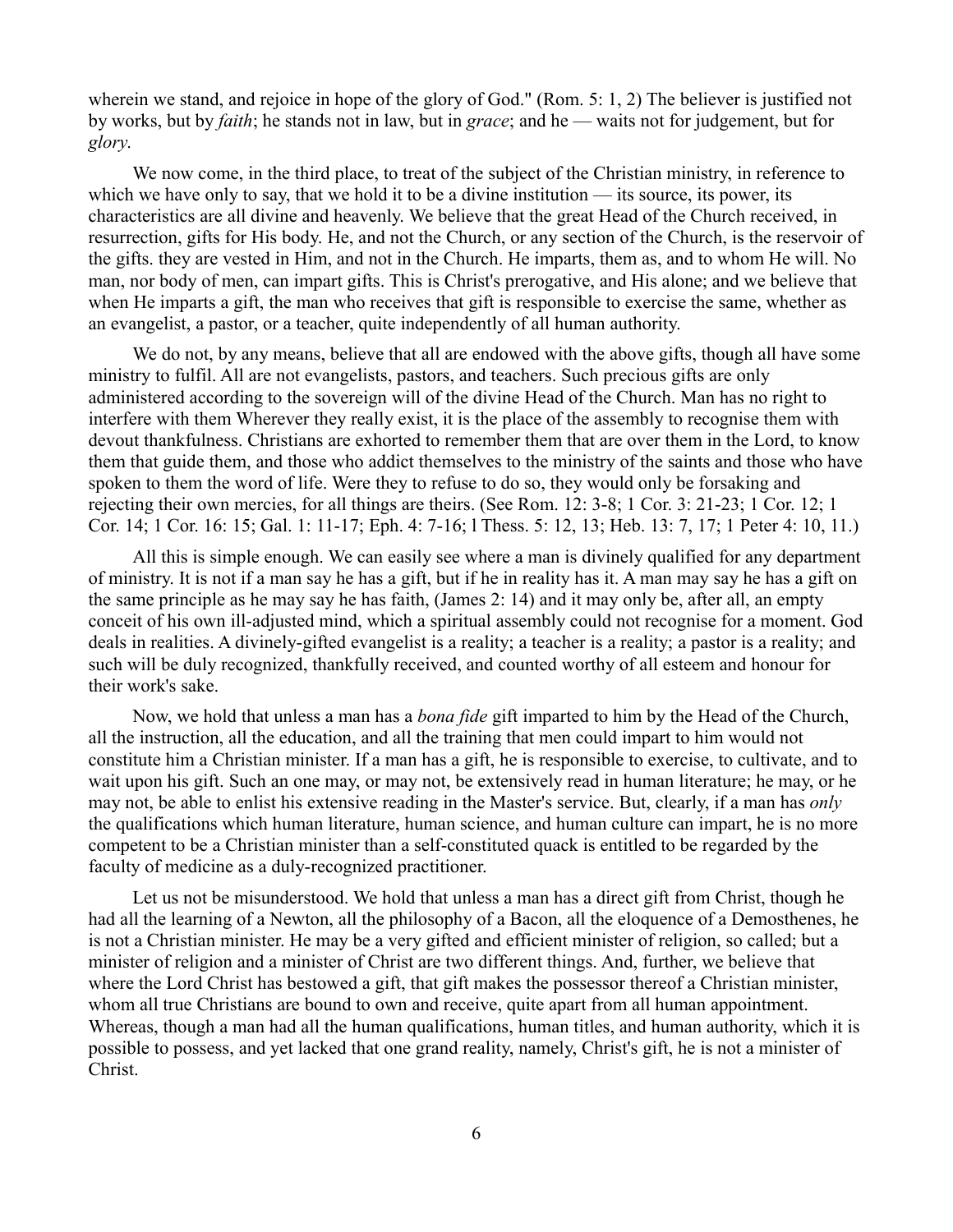Such is our judgement in reference to the divine institution of the ministry; and hence, it is not fair or candid to accuse us of throwing that institution overboard. God forbid! We bless His name for Christian ministry; and we feel assured that there are many truly gifted servants of Christ in the various denominations around us; but they are ministers of Christ, on the ground of possessing His gift, and not, by any means, on the ground of man's ordination. Man cannot add aught to a heaven-bestowed gift. As well might he attempt to add a shade to the rainbow, a tint to the violet, motion to the waves, height to the snow-capped mountains, or daub, with a painter's brush, the peacock's plumage, as attempt to render more efficient, by his puny authority, the gift which has come down from the risen and glorified Head of the Church. Ah! no; the vine, the olive, and the figtree, in Jotham's parable, (Judges 9) needed not the appointment of the other trees. God had implanted in each its specific virtue. It was only the worthless bramble which hailed with delight an appointment that raised it from the position of a *real nothing* to be *an official something.* Thus it is with a divinely-gifted man. He has what God has given him; he wants, he asks, no more. He rises above the narrow enclosures which man's authority would erect around him, and plants his foot upon that elevated ground where prophets and apostles have stood. He feels that it lies not within the range of the schools and colleges of this world, to open to him his proper sphere of action. It appertains not to them to provide a setting for the precious gem which sovereign grace has imparted. The hand which has bestowed the gem can alone provide the proper setting. The grace which has implanted the gift can alone throw open a proper sphere for its exercise. What! can it be possible that those gifts which emanate from the Church's triumphant and glorious Lord are not available for her edification, until they are dragged through the mire of a heathen mythology? Alas! for the heart that can think so. As well might we say that the fatness of the olive and the pure blood of the grape must be mingled with the contents of a quagmire, to render them available for human use.

But, it will be asked, "Were there not elders and deacons in the early Church, and ought we not to have such likewise?" Unquestionably, there were elders and deacons in the early Church. They were appointed by the apostles, or those whom the apostles deputed. That is to say, they were appointed by the Holy Ghost, the only One who could then, or can now, appoint them. We believe that none but God can make or appoint an elder; and, therefore, for man to set about such work, is but a powerless form, an empty name. Men may, and do, point us to the shadows of their own creation, and call upon us to recognize in those shadows divine realities; but, alas! when we examine them in the light of Holy Scripture, we cannot even trace the outline, to say nothing of the living, speaking, features of the divine original.

We see divinely-appointed elders in the New Testament, and we see humanly-appointed elders in the professing church; but we can, by no means, accept the latter as a substitute for the former. We cannot accept a mere shadow in lieu of the substance. Neither do we believe that men have any divine authority for their act when they set about making and appointing elders. We believe that when Paul, or Timothy, or Titus ordained elders, they did so as acting by the power and under the direct authority of the Holy Ghost; but we deny that any man, or body of men, can so act now. We believe it was the Holy Ghost then, and it must be the Holy Ghost now. Human assumption is perfectly contemptible. If God raises up an elder or a pastor we thankfully own him. He both can and does raise up such. He does raise up men fitted, by His Spirit, to take the oversight of His flock, and to feed His lambs and sheep. His hand is not shortened that He cannot provide those blessings for His Church, even amid its humiliating ruins. The reservoir of spiritual gift in Christ, the Head, is not so exhausted that He cannot shed forth upon His body all that is needed for the edification thereof.

We are of opinion that, were it not for our impatient attempts to provide for ourselves, by making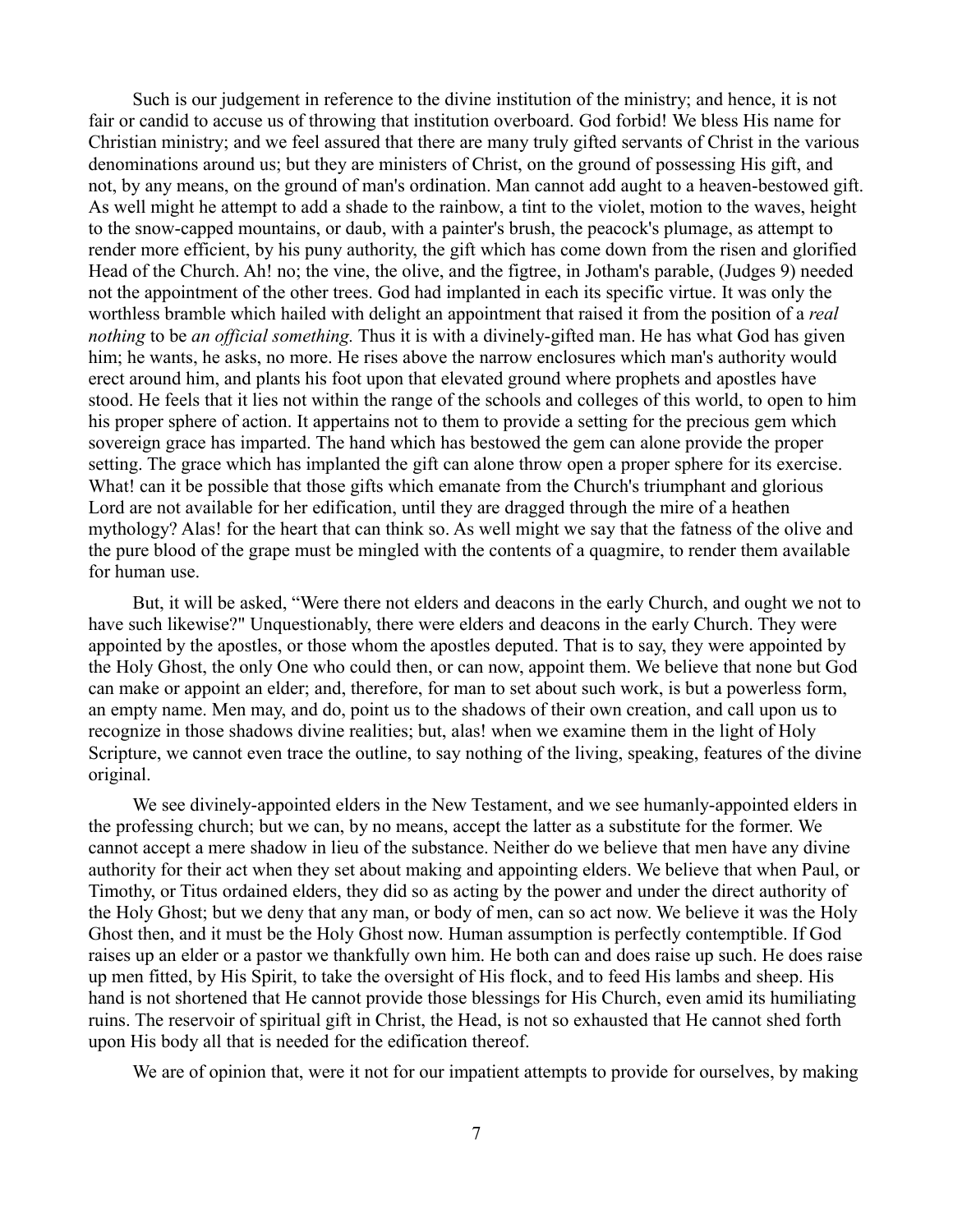pastors and elders of our own, we should be far more richly endowed with pastors and teachers after God's own heart. We need not marvel that He leaves us to our own resources when, by our unbelief, we limit Him in His. Instead of "proving" Him we "limit" Him; and, therefore, we are shorn of our strength, and left in barrenness and desolation; or, what is worse, we betake ourselves to the miserable provisions of human expediency.

However, we believe it is far better, if we have not God's reality, to remain in the position of real, felt, confessed weakness, than to put forth the hollow assumption of strength; we believe it is better to be real in our poverty than to put on the appearance of wealth. It is infinitely better to wait on God to whatever He may be pleased to bestow, than to limit His grace by our unbelief, or hinder His provision for us by making provision for ourselves.

We ask, where is the Church's warrant for calling, making, or appointing pastors? Where have we an instance in the New Testament of a Church electing its own pastor? Acts 1: 23-26 has been adduced in proof But the very wording of the passage is sufficient to prove that it furnishes no warrant whatsoever. Even the eleven apostles could not elect a brother apostle, but had to commit it to higher authority. Their words are — "Thou, LORD, *which knowest the hearts of all,* show whether of these two *thou hast chosen."* This is very plain. They did not attempt to choose. God knew the heart. He had formed the vessel. He had put the treasure therein, and He alone could appoint it to its proper place.

It is very evident, therefore, that the case of the eleven apostles calling upon the Lord to choose a man to fill up their number, affords no precedent whatever for a congregation electing a pastor; it is entirely against any such practice. God alone can make or appoint an apostle or an elder, an evangelist or a pastor. This is our firm belief, and we ask for a Scripture proof of its unsoundness. Human opinion will not avail; tradition will not avail; expediency will not avail. Let us be taught from the word of God, that the early Church ever elected its own pastors or teachers. We positively affirm that there is not so much as a single line of scripture in proof of any such custom. If we could only find direction in the word of God to make and appoint pastors, we should at once seek to carry such direction into effect; but, in the absence of any divine warrant, we could only regard it as a mimicry, on our part, to attempt such a thing. Why was not the Church at Ephesus, or why were not the Churches at Crete, directed to elect or appoint elders? Why was the direction given to Timothy and Titus, without the slightest reference to the Church or to any part of the Church! Because, as we believe, Timothy and Titus acted by the direct power and under the direct authority of God the Holy Ghost, and, hence, their appointment was to be regarded by the Church as divine.

{\*We would here offer a remark, in reference to the appointment of Deacons in Acts 6. This case has been adduced in proof of the rightness of a congregation electing its own pastor; but the proof fails in every particular. In the first place, the business of those deacons was "to serve tables." Their functions, as deacons, were temporal, not spiritual. They might possess spiritual gift, independently altogether of their deaconship. Stephen did possess such.

But more than this. Although the disciples were called upon to look out for men competent to take charge of their temporal affairs, yet the apostles alone could appoint them. Their words are, "Whom we may appoint over this business." In other words, although there is a vast difference between a deacon and a pastor, between taking charge of money and taking the oversight of souls, yet even in the matter of a deacon, the appointment in Acts 6 was entirely divine; and hence it affords no warrant for a Church electing its own pastor.

We might further add, that *office* and *gift*? are clearly distinguished in the word of God. There might be, and were many elders and deacons in any given Church, and yet the fullest and freest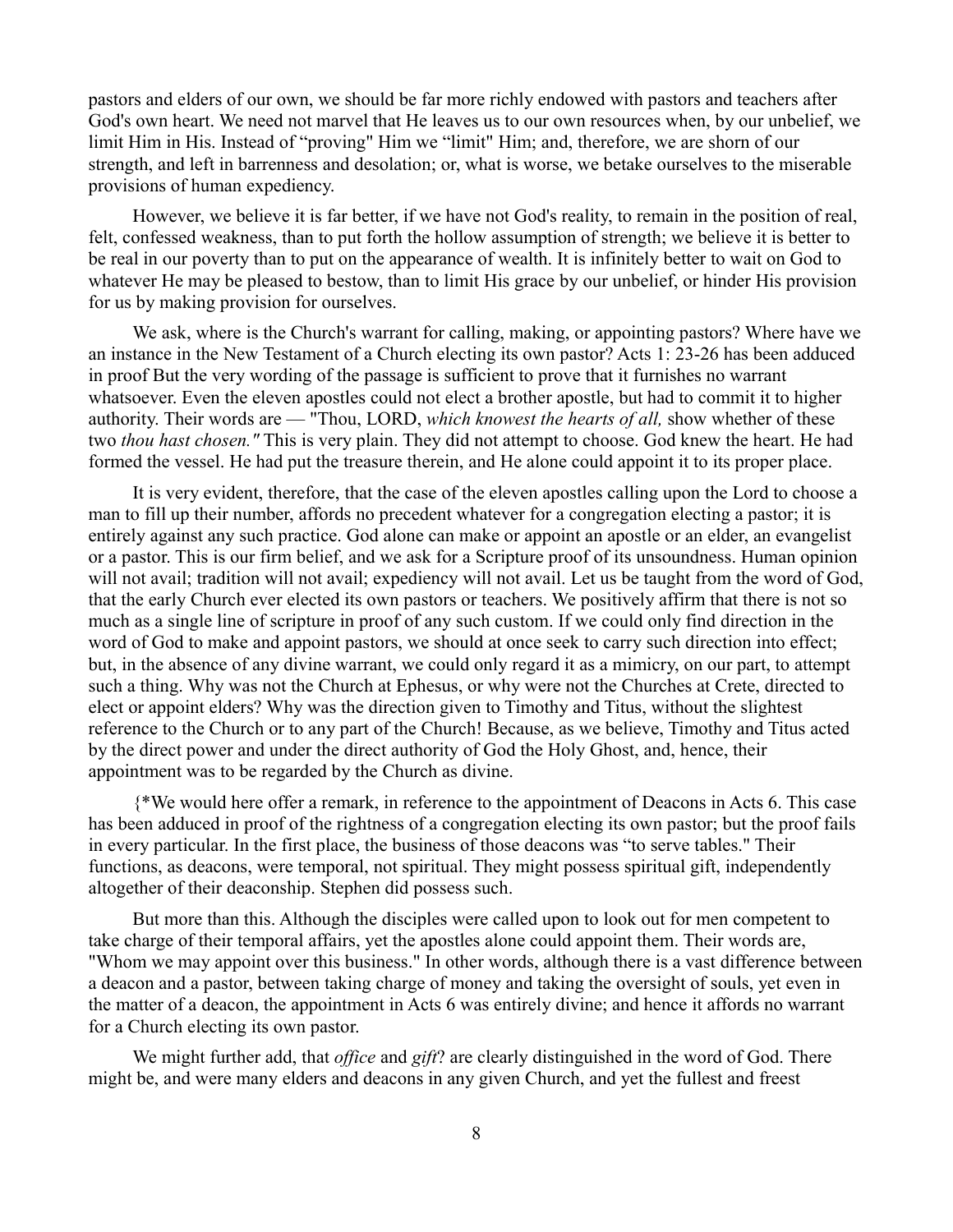exercise of gift when the whole Church came together into one place. Elders and deacons might or might not have the gift of teaching or exhortation. Such gift was quite independent of their special office. In 1 Cor. 14, where it is said, "Ye may all prophecy one by one" and where we have a full view of the public assembly, there is not a word about an elder or a president of any kind whatever.}

But where have we anything like this now? Where is the Timothy or the Titus now? Where is there the least intimation in the New Testament that there should be a succession of men invested with the power to ordain elders or pastors? True, the Apostle Paul, in his Second Epistle to Timothy, says, "The things which thou hast heard of me among many witnesses, the same commit thou to faithful men, who shall be able to teach others also." (2 Tim. 2: 2) But there is not a word here about a succession of men having power to ordain elders and pastors. Assuredly teaching is not ordination, still less is it imparting the power to ordain. If the inspired apostle had meant to convey to the mind of Timothy that he was to commit to others authority to ordain, and that such authority was to descend by a regular chain of succession, he could and would have done so, and in that case, the passage would have run thus: "The power which has been vested in you, the same do thou vest in faithful men, that they may be able also to ordain others." Such, however, is not the case; and we deny that there is any man, or body of men, now upon earth, possessing power to ordain elders, nor was that power or authority ever committed to the Church. We hold it to be absolutely divine, and, therefore, when God sends an elder or a pastor, an evangelist or a teacher, we thankfully hail the heaven bestowed gift; but we desire to be delivered from all empty pretension. We will have God's reality or nothing. We will have heaven's genuine coin, not earth's counterfeit. Like the Tirshatha of old, who said "that they should not eat of the most holy things till there stood up a priest with Urim and Thummim," (Ezra 2: 63) so would we say, let us rather, if it must be so, remain without office-bearers, than substitute, for God's realities, the shadows of our own creation. Ezra could not accept the pretensions of men. Men might *say* they were priests, but if they could not produce the divine warrant and the divine qualifications, they were utterly rejected. In order for a man to be entitled to approach the altar of the God of Israel, he should not only be descended from Aaron, but also be free from every bodily blemish. (See Lev. 21: 16-23) So, now, in order for any man to minister in the Church of God, he must be a regenerated man, and he must have the necessary spiritual qualifications. Even St. Paul, in his powerful appeal to the conscience and judgement of the Church at Corinth, refers to his spiritual gifts and the fruits of his labour, as the indisputable evidences of his apostleship. (See 2 Cor. 10, 2 Cor. 12)

Before dismissing the subject of the Christian Ministry, we would offer a remark upon the practice of laying on of hands, which is presented in the New Testament in two ways. First, we find it connected with the communication of a positive gift. "Neglect not the gift that is in thee, which was given thee by prophecy, with the laying on of the hands of the presbytery." (1 Tim. 4: 14.) This is again referred to in the second epistle: "Wherefore I put thee in remembrance that thou stir up the gift of God which is in thee by the putting on of my hands." (2 Tim. 1: 6.) This latter passage fixes the import of the expression "presbytery," as used in the first epistle. Both passages prove that the act of laying on of hands, in Timothy's case, was connected with the imparting of a gift. But, secondly, we find the laying on of hands adopted simply for the purpose of expressing full fellowship and identification, as in Acts 13: 3. It could not possibly mean ordination in this passage, inasmuch as Paul and Barnabas had been in the ministry long before. It simply gave beautiful expression to the full identification of their brethren in that work unto which the Holy Ghost had called them, and to which He alone could send them forth.

Now, we believe that the laying on of hands as expressing ordination, if there be not the power to impart a gift, is worth nothing, if indeed it be not mere assumption; but if it be merely adopted as the expression of full fellowship in any special work or mission, we should quite rejoice in it. For example,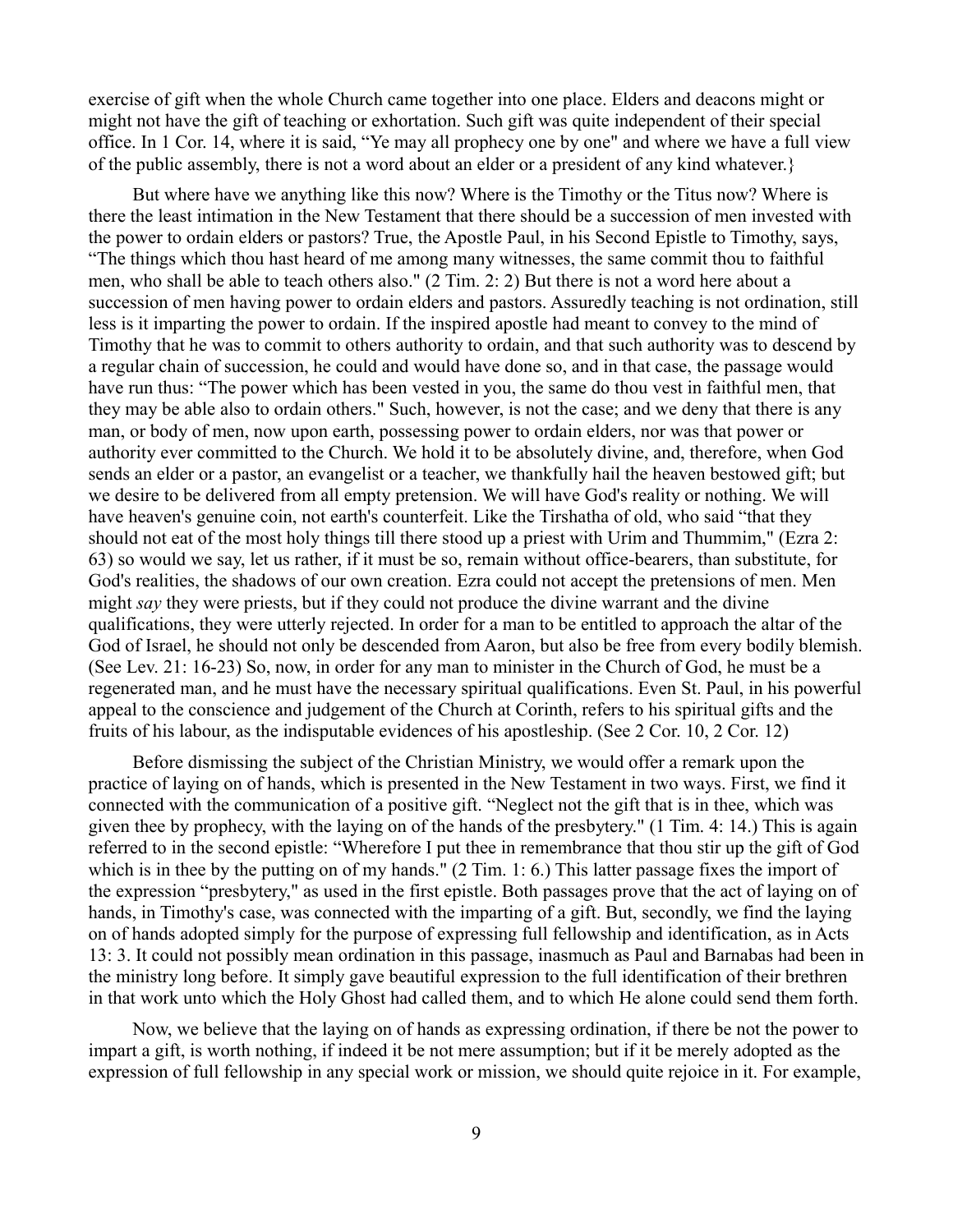if two or three brethren felt themselves called of God to go on an evangelistic mission to the United States of America, and that those with whom they were in communion perceived in them the needed gift and grace for such a work, we should deem it exceedingly happy were they to set forth their unqualified approval and their brotherly fellowship by the act of laying on of hands. Beyond this we can see no value whatever in that act.

Having thus, so far as our limits would permit, treated of the questions of the Sabbath, the Law, and the Christian ministry — having shown that we honour and observe the Lord's day, that we give the Law its divinely-appointed place, and, finally, that we hold the sacred and precious institution of the Christian Ministry, we might close this paper, did we not feel called upon to meet another charge which is frequently preferred against us — viz., the maintenance of a Jesuitical reserve in reference to our peculiar opinions until such time as we have persons under our influence. This charge is totally unfounded. In our general teaching and preaching, we seek to set forth the fundamental truths of the gospel, such as the doctrine of the Trinity, the eternal Sonship, the personality of the Holy Ghost, the plenary inspiration of Holy Scripture, the eternal counsels of God in reference to His elect, and yet the fullest and freest presentation of His love to a lost world; the solemn responsibility of every one who heard the glad tidings of salvation to accept the same; man's total ruin by nature and by practice; his inability to help himself in thought, word, or deed; the utter corruption of his will; Christ's incarnation, death, and resurrection; His absolute deity and perfect humanity in one person; the perfect efficacy of His blood to cleanse from all sin; perfect justification and sanctification by faith in Christ, through the operation of God the Holy Ghost; the eternal security of all true believers; the entire separation of the Church in calling, standing, and hope, from this present world.

Then, again, we hold, in common with many of our brethren in the Church of England and in the Free Church of Scotland, that the hope of the believer is set forth in these words of Christ: "I will come again and receive you unto myself; that where I am there ye may be also." (John 14: 3) We believe that the early Christians were converted to "that blessed hope;" that it was the common hope of Christians in apostolic times. To adduce proofs would swell this paper into a volume.

Furthermore, we believe that all disciples should meet on the first day of the week to break bread, (Acts 20: 7) and when so met, they should look to the Head of the Church to furnish the needed gifts, and to the Holy Ghost to guide in the due administration of these gifts.

As to the scriptural ordinance of baptism, we look upon it as a beautiful exhibition of the truth that the believer is associated with Christ in death and resurrection. (See Matt. 28: 19; Mark 16: 16; Acts 2: 38, 41; Acts 8: 38; Acts 10: 47, 48; Acts 16: 33; Rom. 6: 3, 4.)

As regards the precious institution of the Lord's Supper, we believe that Christians should celebrate it on every Lord's day, and that, in so doing, they commemorate the Lord's death until He come. We believe that, as baptism sets forth our death with Christ, so the Lord's Supper sets forth Christ's death for us. We do not see any authority in the word of God for regarding the Lord's Supper as "a sacrifice," "a sacrament," or "a covenant." The word is, "This do in remembrance of me." (See Matt. 26: 26, 28; Mark 14: 22- 24; Luke 22: 19, 20; 1 Cor. 11: 23-26.)

The above is a very brief but explicit statement of our opinions and our practice, and we affectionately ask the candid and judicious reader where is there aught of the Jesuit therein? We meet in public, our worship meetings, our prayer meetings, our reading meetings, our lectures, our gospel preachings, are all open to the public.

No intelligent person could suppose that we ought, in preaching the gospel to the unconverted, to introduce the deeper mysteries of the kingdom of heaven, or the Church of God. The Lord Jesus spake